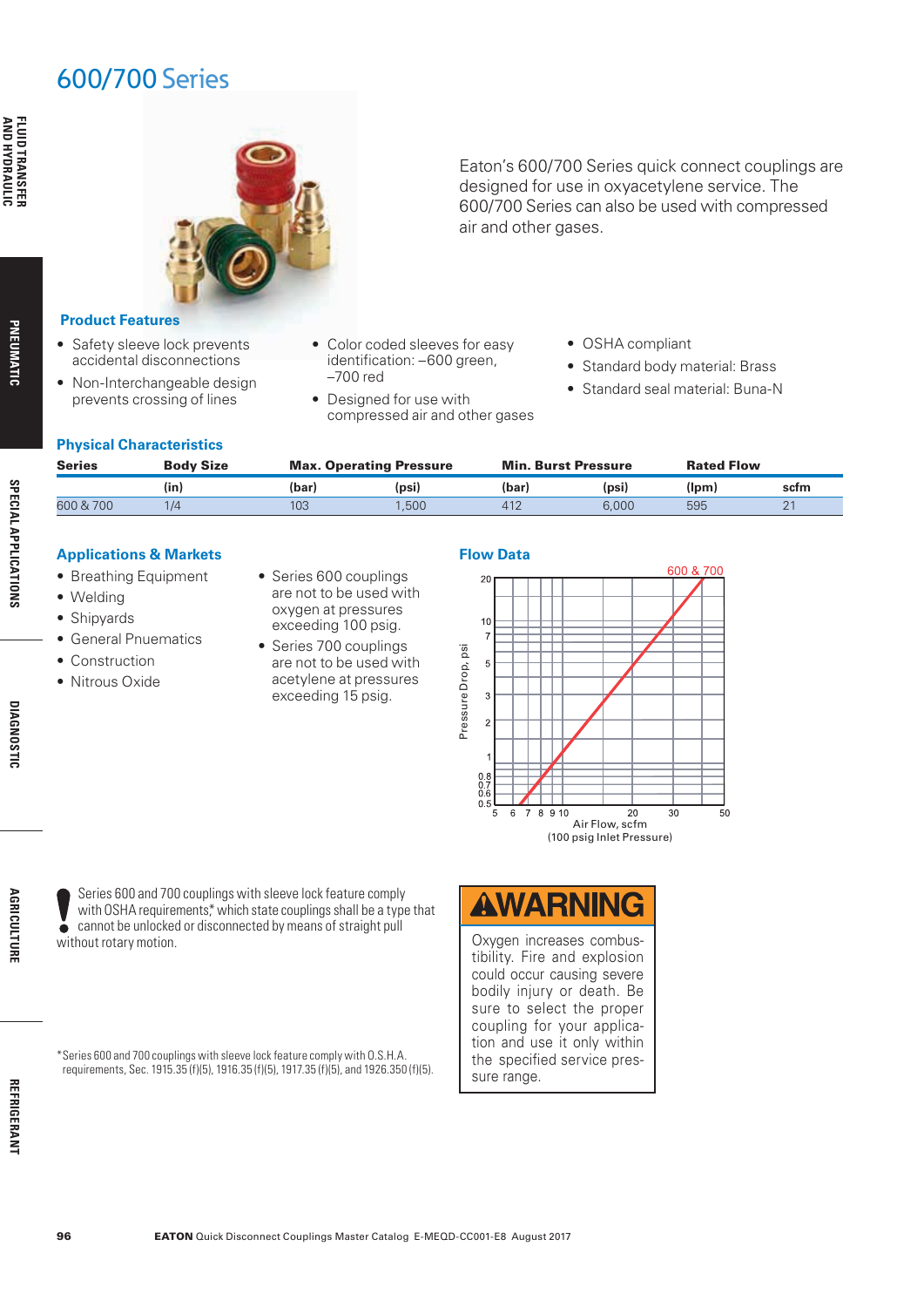



# **Male End Connections**

| <b>Part Number</b>       |                |                 |             |             |             |             |              |      |      |                   |      |      |      |            |
|--------------------------|----------------|-----------------|-------------|-------------|-------------|-------------|--------------|------|------|-------------------|------|------|------|------------|
|                          | Oxygen         | <b>Coupling</b> | <b>Body</b> | <b>Port</b> |             |             |              |      |      | <b>Dimensions</b> |      |      |      |            |
| Standard*                | <b>Service</b> | Type            | <b>Size</b> | <b>Size</b> | Thread      | <b>Type</b> | Material     | Fig. | A    | в                 | Hex  | A    | в    | <b>Hex</b> |
|                          |                |                 |             |             |             |             |              |      | (in) | (in)              | (in) | (mm) | (mm) | (mm)       |
| GR601                    | <b>GR601SL</b> | Socket/Female   | 1/4         | 1/8         | $1/8 - 27$  | <b>NPTF</b> | <b>Brass</b> |      | 1.84 | 1.00              | 0.69 | 46.7 | 25.4 | 17.5       |
| GR603                    | GR603SL        | Socket/Female   | 1/4         | 1/4         | $1/4 - 18$  | <b>NPTF</b> | <b>Brass</b> |      | 2.03 | 1.00              | 0.69 | 51.6 | 25.4 | 17.5       |
| GR604R1                  | GR604RSL       | Socket/Female   | 1/4         | 9/16        | $9/16 - 18$ | UNF         | <b>Brass</b> |      | 1.92 | 1.00              | 0.69 | 48.8 | 25.4 | 17.5       |
| GR605                    | GR605SL        | Socket/Female   | 1/4         | 3/8         | $3/8 - 18$  | <b>NPTF</b> | <b>Brass</b> |      | 1.99 | 1.00              | 0.69 | 50.5 | 25.4 | 17.5       |
| <b>Part Number</b>       |                |                 |             |             |             |             |              |      |      |                   |      |      |      |            |
|                          | Oxygen         | <b>Coupling</b> | <b>Body</b> | <b>Port</b> |             |             |              |      |      | <b>Dimensions</b> |      |      |      |            |
| <b>Standard* Service</b> |                | Type            | <b>Size</b> | <b>Size</b> | Thread      | <b>Type</b> | Material     | Fig. | C    | D                 | Hex  | C    | D    | <b>Hex</b> |
|                          |                |                 |             |             |             |             |              |      | (in) | (in)              | (in) | (mm) | (mm) | (mm)       |
| 01A                      |                | Plua/Male       | 1/4         | 1/8         | $1/8 - 27$  | <b>NPTF</b> | <b>Brass</b> |      | 1.41 | 0.63              | 0.56 | 35.8 | 16.0 | 14.2       |

03A — Plug/Male 1/4 1/4 1/4-18 NPTF Brass 2 1.56 0.63 0.56 39.6 16.0 14.2

04R† — Plug/Male 1/4 9/16 9/16-18 UNF Brass 2 1.41 0.63 0.56 35.8 16.0 14.2

†R.H. Thread—30° Female Flare

\*Without sleeve lock





### **Female End Connections**

| <b>Part Number</b>       |                |               |             |             |             |             |                      |      |                   |      |      |      |      |
|--------------------------|----------------|---------------|-------------|-------------|-------------|-------------|----------------------|------|-------------------|------|------|------|------|
|                          | Oxygen         | Coupling      | Body        | Port        |             |             |                      |      | <b>Dimensions</b> |      |      |      |      |
| <b>Standard* Service</b> |                | Type          | <b>Size</b> | <b>Size</b> | Thread      | <b>Type</b> | <b>Material Fig.</b> | A    | в                 | Hex  | A    | в    | Hex  |
|                          |                |               |             |             |             |             |                      | (in) | (in)              | (in) | (mm) | (mm) | (mm) |
| GR600                    | GR600SL        | Socket/Female | 1/4         | 1/8         | $1/8 - 27$  | <b>NPTF</b> | <b>Brass</b>         | 1.73 | 1.00              | 0.69 | 43.9 | 25.4 | 17.5 |
| GR602                    | <b>GR602SL</b> | Socket/Female | 1/4         | 1/4         | $1/4 - 18$  | <b>NPTF</b> | <b>Brass</b>         | .95  | LOC               | 0.69 | 49.5 | 25.4 | 17.5 |
| GR604                    | GR604SL        | Socket/Female | 1/4         | 3/8         | $3/8 - 18$  | <b>NPTF</b> | <b>Brass</b>         | 2.03 | 1.00              | 0.69 | 51.6 | 25.4 | 17.5 |
| GR605R‡                  | GR605RSL       | Socket/Female | 1/4         | 9/16        | $9/16 - 18$ | <b>UNF</b>  | <b>Brass</b>         | .95  | 0.00              | 0.69 | 49.5 | 25.4 | 17.5 |
| <b>Part Number</b>       |                |               |             |             |             |             |                      |      |                   |      |      |      |      |

|                          | Oxvaen                          | Coupling    | <b>Body Port</b> |             |               |             |                      |                       | <b>Dimensions</b> |      |      |      |      |
|--------------------------|---------------------------------|-------------|------------------|-------------|---------------|-------------|----------------------|-----------------------|-------------------|------|------|------|------|
| <b>Standard* Service</b> |                                 | <b>Type</b> | <b>Size</b>      | <b>Size</b> | <b>Thread</b> | <b>Type</b> | <b>Material Fig.</b> |                       |                   | Hex  |      |      | Hex  |
| 00A                      | $\hspace{0.1mm}-\hspace{0.1mm}$ | Plug/Male   | 1/4"             | 1/8         | 1/8-27        | <b>NPTF</b> | <b>Brass</b>         | 1 22                  | 0.63              | 0.56 | 31.0 | 16.0 | 14.2 |
| 02A                      | $\overbrace{\hspace{15em}}$     | Plua/Male   | 1/4"             | 1/4         | 1/4-18        | <b>NPTF</b> | <b>Brass</b>         | $\mathcal{A}^{\cdot}$ | 0.77              | 0.69 | 35.8 | 19.6 | 17.5 |
| 05R‡                     |                                 | Plug/Male   | 1/4              | 9/16        | $9/16 - 18$   | UNF         | <b>Brass</b>         | 1.38                  | 0.77              | 0.69 | 35.1 | 19.6 | 17.5 |

‡R.H. Thread—Inverted Flare

\*Without sleeve lock

97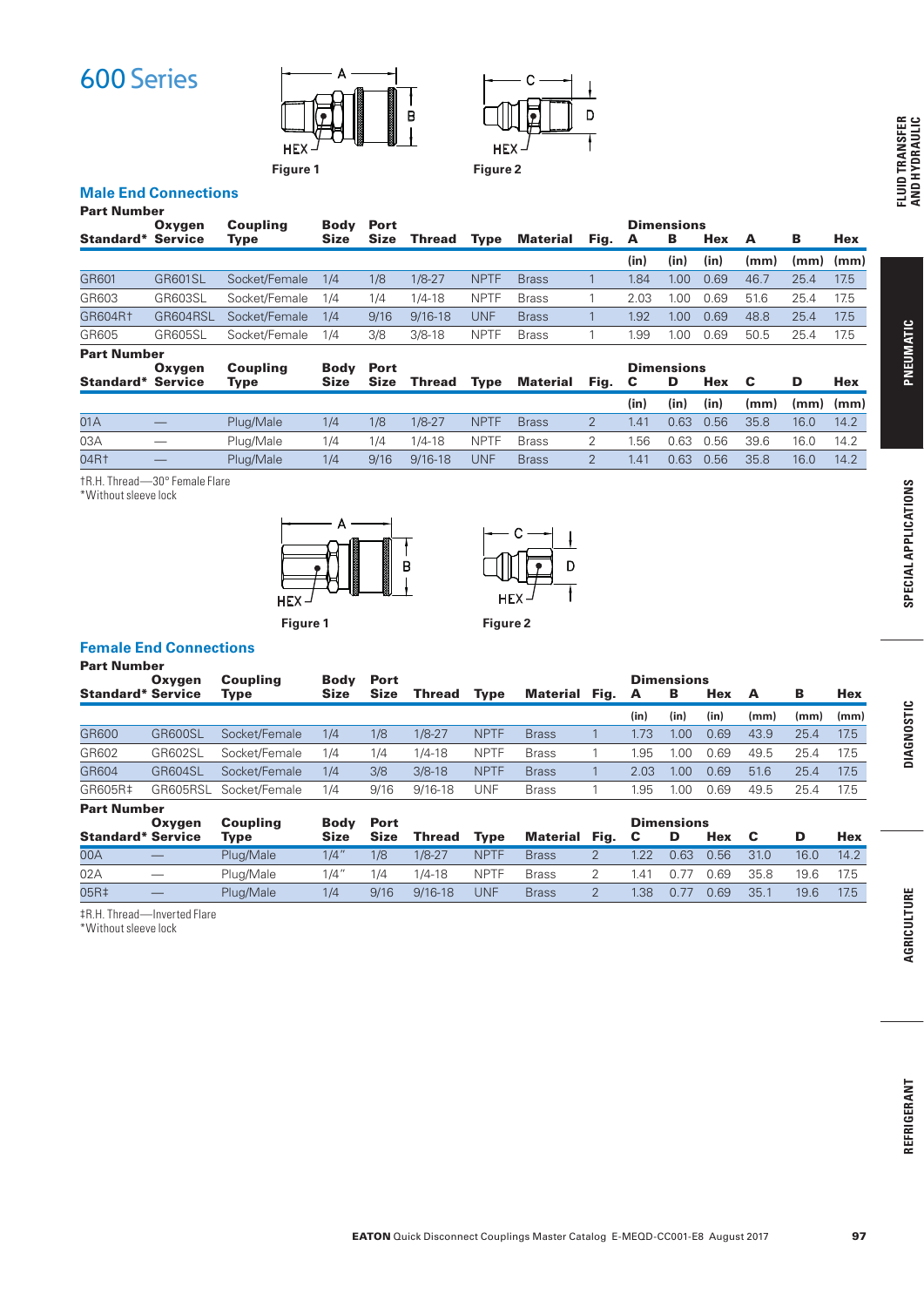**Figure 1**



**Figure 2**



ijр

 $\overline{\mathbf{I}}$ 

। ।

**Figure 1A**

#### **Hose Stem End Connections**  Part Number

| ган нишпрск        |                          |                  |                     |                     |                 |       |                        |      |       |       |
|--------------------|--------------------------|------------------|---------------------|---------------------|-----------------|-------|------------------------|------|-------|-------|
| Standard*          | Oxygen<br><b>Service</b> | Coupling<br>Type | <b>Body</b><br>Size | <b>Hose</b><br>I.D. | Material        | Fig.  | <b>Dimensions</b><br>A | в    | A     | в     |
|                    |                          |                  |                     |                     |                 |       | (in)                   | (in) | (mm)  | (mm)  |
| GR606              | <b>GR606SL</b>           | Socket/Female    | 1/4                 | 1/4                 | <b>Brass</b>    |       | 2.47                   | 1.00 | 62.74 | 25.40 |
| GR606P§            | GR606PSL§                | Socket/Female    | 1/4                 | 1/4                 | <b>Brass</b>    | 1. 1A | 2.24                   | 1.00 | 56.90 | 25.40 |
| GR607              | <b>GR607SL</b>           | Socket/Female    | 1/4                 | 5/16                | <b>Brass</b>    |       | 2.47                   | 1.00 | 62.74 | 25.40 |
| GR608              | GR608SL                  | Socket/Female    | 1/4                 | 3/8                 | <b>Brass</b>    |       | 2.47                   | 1.00 | 62.74 | 25.40 |
| GR608P§            |                          | Socket/Female    | 1/4                 | 3/8                 | <b>Brass</b>    | 1, 1A | 2.31                   | 1.00 | 58.67 | 25.40 |
| <b>Part Number</b> |                          |                  |                     |                     |                 |       |                        |      |       |       |
|                    | Oxvgen                   | <b>Coupling</b>  | <b>Body</b>         | <b>Hose</b>         |                 |       | <b>Dimensions</b>      |      |       |       |
| Standard*          | <b>Service</b>           | Type             | <b>Size</b>         | I.D.                | <b>Material</b> | Fig.  | С                      | D    | C     | D     |

|     |                                           | . .       |     |      |              |      |      |       |       |
|-----|-------------------------------------------|-----------|-----|------|--------------|------|------|-------|-------|
|     |                                           |           |     |      |              | (in  | (in  | (mm)  | (mm)  |
| 07A |                                           | Plug/Male | 1/4 | 1/4  | <b>Brass</b> | 2.03 | 0.56 | 51.56 | 14.22 |
| 08A |                                           | Plug/Male | 1/4 | 5/16 | <b>Brass</b> | 2.03 | 0.56 | 51.56 | 14.22 |
| 09A | $\qquad \qquad \overline{\qquad \qquad }$ | Plug/Male | 1/4 | 3/8  | <b>Brass</b> | 2.04 | 0.56 | 51.82 | 14.22 |

§For use with push-on style hose

\*Without sleeve lock



## **Hose Clamp End Connections**

| <b>Part Number</b> |                |               |             |      |       |              |      |      |                   |            |      |      |      |
|--------------------|----------------|---------------|-------------|------|-------|--------------|------|------|-------------------|------------|------|------|------|
|                    | Oxygen         | Coupling      | <b>Body</b> | Hose | Hose  |              |      |      | <b>Dimensions</b> |            |      |      |      |
| Standard*          | <b>Service</b> | Type          | <b>Size</b> | I.D. | 0.D.  | Material     | Fig. | A    | в                 | <b>Hex</b> | A    | в    | Hex  |
|                    |                |               |             |      |       |              |      | (in) | (in)              | (in)       | (mm) | (mm) | (mm) |
| <b>GR60B3</b>      | GR60B3SL       | Socket/Female | 1/4         | 1/4  | 1/2   | <b>Brass</b> |      | 2.56 | 1.00              | 0.63       | 65.0 | 25.4 | 16.0 |
| GR60B5             | GR60B5SL       | Socket/Female | 1/4         | 1/4  | 9/16  | <b>Brass</b> |      | 2.56 | 1.00              | 0.69       | 65.0 | 25.4 | 17.5 |
| <b>GR60B7</b>      | GR60B7SL       | Socket/Female | 1/4         | 1/4  | 5/8   | <b>Brass</b> |      | 2.56 | 1.00              | 0.75       | 65.0 | 25.4 | 19.1 |
| GR60C5             |                | Socket/Female | 1/4         | 5/16 | 9/16  | <b>Brass</b> |      | 2.62 | 1.00              | 0.69       | 66.5 | 25.4 | 17.5 |
| <b>GR60D7</b>      |                | Socket/Female | 1/4         | 3/8  | 5/8   | <b>Brass</b> |      | 2.68 | 1.00              | 0.75       | 68.1 | 25.4 | 19.1 |
| GR60D9             |                | Socket/Female | 1/4         | 3/8  | 11/16 | <b>Brass</b> |      | 2.68 | 1.00              | 0.81       | 68.  | 25.4 | 20.6 |
| GR60D11            |                | Socket/Female | 1/4         | 3/8  | 3/4   | <b>Brass</b> |      | 2.68 | 1.00              | 0.88       | 68.1 | 25.4 | 22.4 |
| <b>Part Number</b> |                |               |             |      |       |              |      |      |                   |            |      |      |      |

| Oxygen         | <b>Coupling</b> | <b>Body</b> | <b>Hose</b> | Hose  |                 |                |      |      |      |                   |      |      |
|----------------|-----------------|-------------|-------------|-------|-----------------|----------------|------|------|------|-------------------|------|------|
| <b>Service</b> | Type            | <b>Size</b> | I.D.        | 0.D.  | <b>Material</b> | Fig.           |      | D    | Hex  | C                 | D    | Hex  |
|                |                 |             |             |       |                 |                | (in) | (in) | (in) | (mm)              | (mm) | (mm) |
|                | Plug/Male       | 1/4         | 1/4         | 1/2   | <b>Brass</b>    | $\overline{2}$ | 2.13 | 0.70 | 0.63 | 54.1              | 17.8 | 16.0 |
|                | Plua/Male       | 1/4         | 1/4         | 9/16  | <b>Brass</b>    | 2              | 2.13 | 0.77 | 0.69 | 54.1              | 19.6 | 17.5 |
|                | Plug/Male       | 1/4         | 1/4         | 5/8   | <b>Brass</b>    | $\overline{2}$ | 2.13 | 0.84 | 0.75 | 54.1              | 21.3 | 19.1 |
|                | Plug/Male       | 1/4         | 3/8         | 5/8   | <b>Brass</b>    | 2              | 2.25 | 0.84 | 0.75 | 57.2              | 21.3 | 19.1 |
|                | Plug/Male       | 1/4         | 3/8         | 11/16 | <b>Brass</b>    | 2              | 2.25 | 0.91 | 0.81 | 57.2              | 23.1 | 20.6 |
|                | Plug/Male       | 1/4         | 3/8         | 3/4   | <b>Brass</b>    | 2              | 2.25 | 0.98 | 0.88 | 57.2              | 24.9 | 22.4 |
|                |                 |             |             |       |                 |                |      | - C  |      | <b>Dimensions</b> |      |      |

\*Without sleeve lock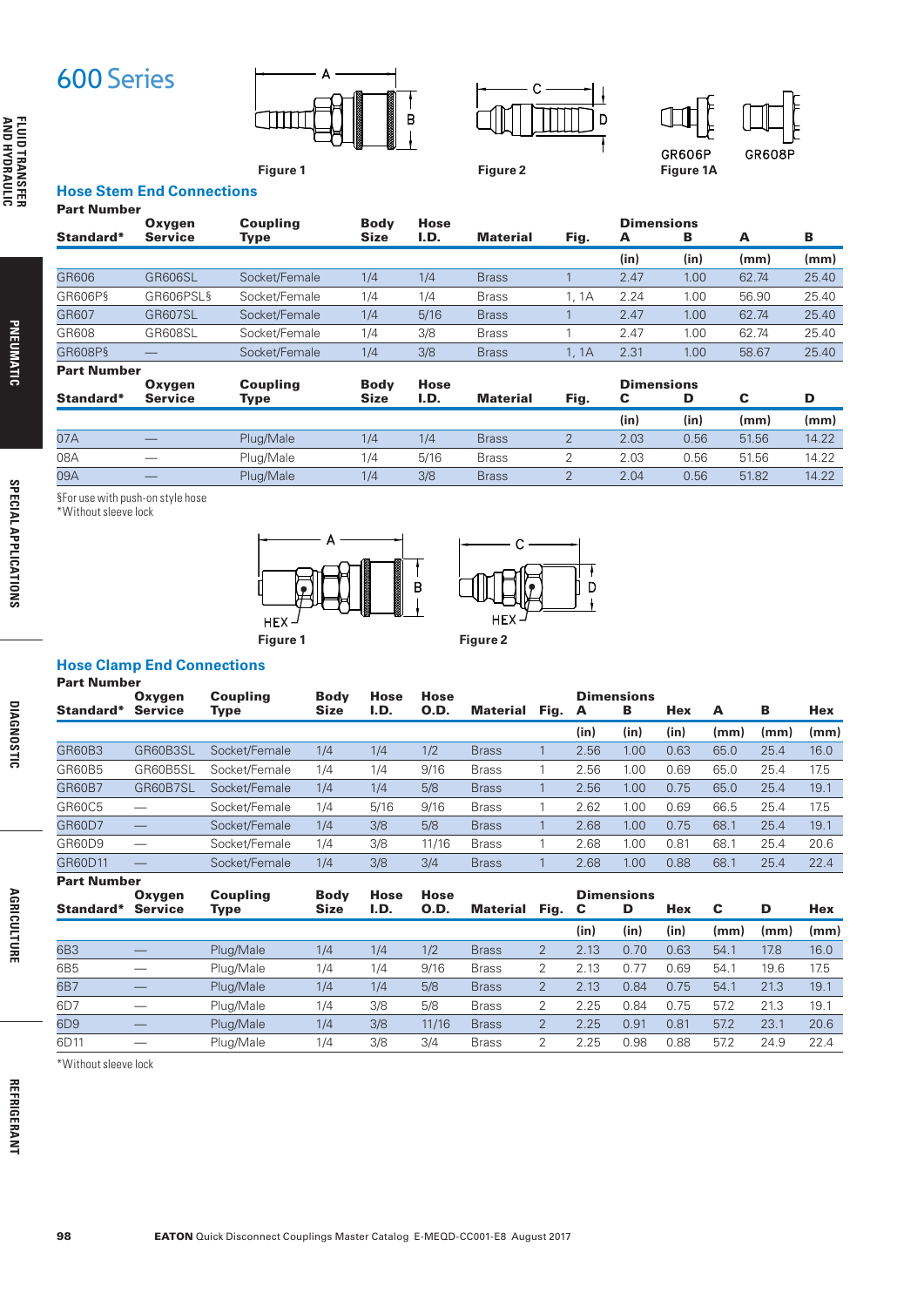



# **Male End Connections**

| <b>Part Number</b>       |                |               |             |             |             |             |                 |      |                   |                   |      |      |      |            |
|--------------------------|----------------|---------------|-------------|-------------|-------------|-------------|-----------------|------|-------------------|-------------------|------|------|------|------------|
|                          | Acetylene      | Coupling      | <b>Body</b> | Port        |             |             |                 |      |                   | <b>Dimensions</b> |      |      |      |            |
| <b>Standard* Service</b> |                | <b>Type</b>   | <b>Size</b> | <b>Size</b> | Thread      | Type        | <b>Material</b> | Fig. | A                 | в                 | Hex  | A    | в    | <b>Hex</b> |
|                          |                |               |             |             |             |             |                 |      | (in)              | (in)              | (in) | (mm) | (mm) | (mm)       |
| <b>RD701</b>             |                | Socket/Female | 1/4         | 1/8         | $1/8 - 27$  | <b>NPTF</b> | <b>Brass</b>    |      | 1.85              | 1.00              | 0.69 | 47.0 | 25.4 | 17.5       |
| <b>RD703</b>             | <b>RD703SL</b> | Socket/Female | 1/4         | 1/4         | $1/4 - 18$  | <b>NPTF</b> | <b>Brass</b>    |      | 2.04              | 1.00              | 0.69 | 51.8 | 25.4 | 17.5       |
| <b>RD704Lt</b>           | RD704LSL       | Socket/Female | 1/4         | 9/16        | $9/16 - 18$ | UNF         | <b>Brass</b>    |      | 1.93 <sub>1</sub> | 1.00              | 0.69 | 49.0 | 25.4 | 17.5       |
| <b>RD705</b>             | <b>RD705SL</b> | Socket/Female | 1/4         | 3/8         | $3/8 - 18$  | <b>NPTF</b> | <b>Brass</b>    |      | 2.00              | 1.00              | 0.69 | 50.8 | 25.4 | 17.5       |
| <b>Part Number</b>       |                |               |             |             |             |             |                 |      |                   |                   |      |      |      |            |
|                          | Acetylene      | Coupling      | <b>Body</b> | Port        |             |             |                 |      |                   | <b>Dimensions</b> |      |      |      |            |
| <b>Standard* Service</b> |                | Type          | Size        | <b>Size</b> | Thread      | Type        | Material        | Fig. | С                 | D                 | Hex  | c    | D    | Hex        |
|                          |                |               |             |             |             |             |                 |      | (in)              | (in)              | (in) | (mm) | (mm) | (mm)       |
| A <sub>1</sub>           |                | Plug/Male     | 1/4         | 1/8         | $1/8 - 27$  | <b>NPTF</b> | <b>Brass</b>    | 2    | 1.47              | 0.63              | 0.56 | 37.3 | 16.0 | 14.2       |
| A <sub>3</sub> P         |                | Plug/Male     | 1/4         | 1/4         | $1/4 - 18$  | <b>NPTF</b> | <b>Brass</b>    | 2    | 1.63              | 0.63              | 0.56 | 41.4 | 16.0 | 14.2       |
| A4L <sup>+</sup>         |                | Plug/Male     | 1/4         | 9/16        | $9/16 - 18$ | UNF         | <b>Brass</b>    | 2    | 1.50              | 0.63              | 0.56 | 38.1 | 16.0 | 14.2       |

†L.H. Thread—30° Female Flare

\*Without sleeve lock



## **Female End Connections**

Part Number

|              | <b>Acetylene</b> | Coupling      | Body        | Port        |             |             |              |      |      | <b>Dimensions</b> |      |      |      |      |
|--------------|------------------|---------------|-------------|-------------|-------------|-------------|--------------|------|------|-------------------|------|------|------|------|
| Standard*    | <b>Service</b>   | Type          | <b>Size</b> | <b>Size</b> | Thread      | Type        | Material     | Fig. | A    | в                 | Hex  | A    | в    | Hex  |
|              |                  |               |             |             |             |             |              |      | (in) | (in)              | (in) | (mm) | (mm) | (mm) |
| <b>RD700</b> | <b>RD700SL</b>   | Socket/Female | 1/4         | 1/8         | $1/8 - 27$  | <b>NPTF</b> | <b>Brass</b> |      | 1.74 | 0.00              | 0.69 | 44.2 | 25.4 | 17.5 |
| <b>RD702</b> | RD702SL          | Socket/Female | 1/4         | 1/4         | 1/4-18      | <b>NPTF</b> | <b>Brass</b> |      | I.96 | .00               | 0.69 | 49.8 | 25.4 | 17.5 |
| <b>RD704</b> | <b>RD704SL</b>   | Socket/Female | 1/4         | 3/8         | $3/8 - 18$  | <b>NPTF</b> | <b>Brass</b> |      | 2.04 | .00               | 0.69 | 51.8 | 25.4 | 17.5 |
| RD705L‡      | RD705LSL         | Socket/Female | 1/4         | 9/16        | $9/16 - 18$ | UNF         | <b>Brass</b> |      | .96  | .00               | 0.69 | 49.8 | 25.4 | 17.5 |
| _ _ _ _      |                  |               |             |             |             |             |              |      |      |                   |      |      |      |      |

Part Number

|                               | Acetylene                | <b>Coupling</b> | <b>Body</b> | Port        |               |             |              |      |                 | <b>Dimensions</b> |      |      |      |      |
|-------------------------------|--------------------------|-----------------|-------------|-------------|---------------|-------------|--------------|------|-----------------|-------------------|------|------|------|------|
| Standard*                     | <b>Service</b>           | Type            | Size        | <b>Size</b> | <b>Thread</b> | <b>Type</b> | Material     | Fig. | C               |                   | Hex  |      |      | Hex  |
| A2                            | $\overline{\phantom{0}}$ | Plug/Male       | 1/4         |             | $1/4 - 18$    | <b>NPTF</b> | <b>Brass</b> |      | L <sub>46</sub> | 0.77              | 0.69 | 37.1 | 19.6 | 17.5 |
| A <sub>5</sub> L <sup>+</sup> | $\hspace{0.05cm}$        | Plug/Male       | 1/4         |             | $9/16 - 18$   | UNF         | <b>Brass</b> |      | .38             | 0.77              | 0.69 | 35.1 | 19.6 | 17.5 |

‡L.H. Thread—Inverted Flare

\*Without sleeve lock